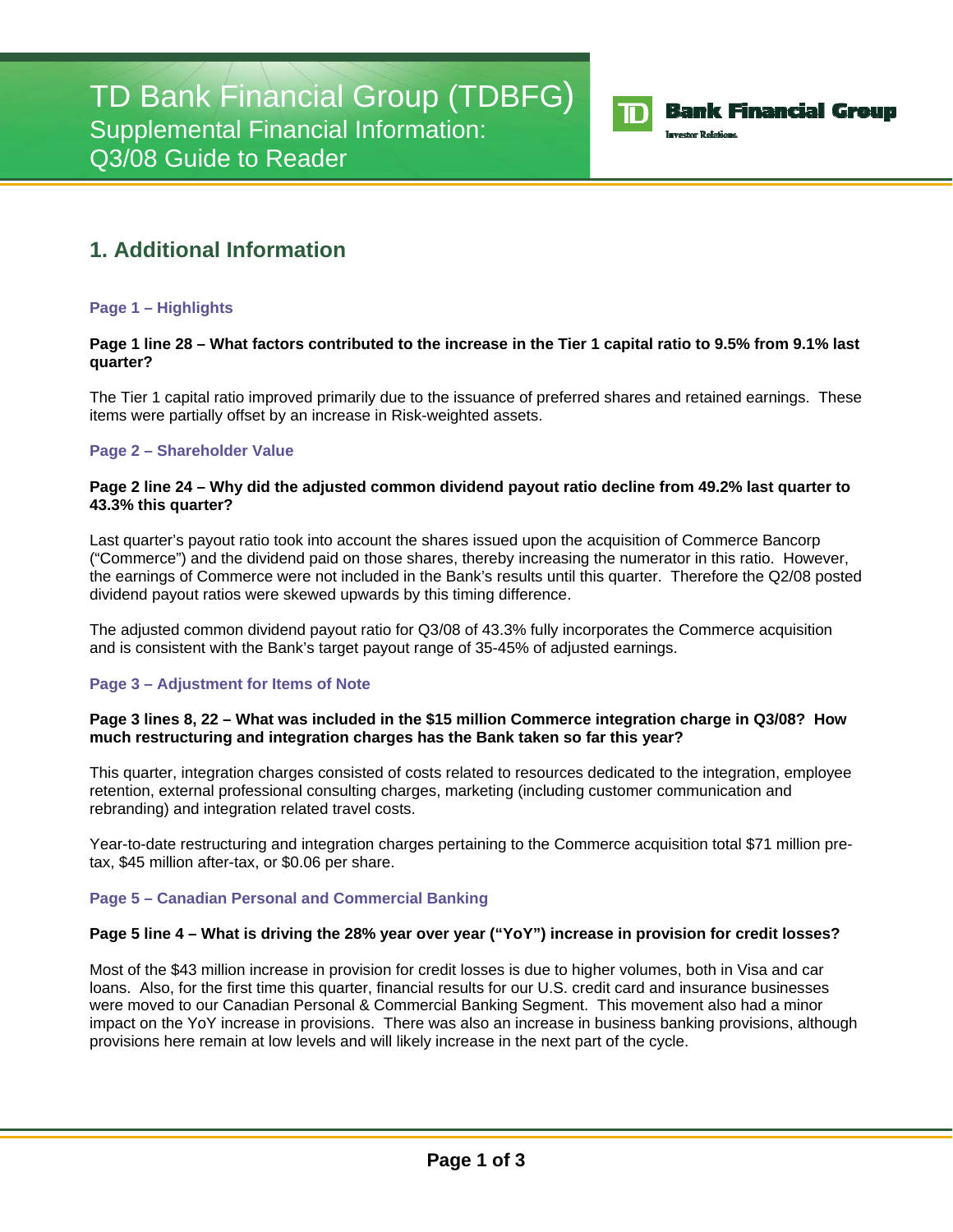#### **Page 6 – Wealth Management**

#### **Page 6 line 7 – Why are earnings relatively flat compared to the third quarter of last year?**

Strong results in Discount Brokerage were offset by lower income in advice-based channels, which were impacted by market volatility. Expenses are up 7% year-over-year as we continue to invest in client-facing advisors, products and technology. Year-to-date, we have added 58 new client-facing advisors, and we're on track to meet our goal of adding 130 in 2008.

#### **Page 7 – U.S. Personal and Commercial Banking**

#### **Page 7 lines 1-9 – Why are this quarter's income statement numbers so much greater than those in previous quarters?**

Q3/08 is the first quarter the Bank is including the income statement results of Commerce in our results. Therefore, this quarter's income statement is not comparable to previous periods.

#### **Page 7 line 10 – What does the \$29 million in items of note refer to?**

There were two items of note this quarter affecting the U.S. Personal and Commercial Banking Segment:

- − \$15 million of integration charges relating to the acquisition of Commerce, and
- \$14 million relating to the impact of a reduction in provision for income taxes. The tax benefit of this acquisition, which was \$21 million, is included under amortization of intangibles and booked in our Corporate Segment.

#### **Page 8 – Wholesale Banking**

#### **Page 8 line 1 – Why did Net interest income increase from \$314 million last quarter to \$348 million this quarter?**

The \$34 million increase from last quarter is mainly due to higher taxable-equivalent basis revenue and lower funding costs.

#### **Page 8 line 2 – Why did Other income decline from \$114 million last quarter to \$(20) million this quarter?**

The primary reason for the quarter-over-quarter decline in other income is the mispricing incident which occurred in our U.K. office. This accounts for \$96 million of the \$134 million decline. Lower security gains also contributed to the decline.

#### **Page 8 line 12 – What was the after-tax impact of the mispricing incident?**

The after-tax impact of the mispricing incident was \$65 million, or \$0.08 per share.

#### **Page 11 – Other Income**

#### **Page 11 line 18 – Why did Other income increase from \$64 million last quarter to \$150 million this quarter?**

Most of the \$86 million increase quarter-over-quarter is due to the acquisition of Commerce. The change in fair value of credit default swaps hedging the corporate loan book totaling \$34 million this quarter is \$18 million greater than the amount booked in Q2/08, also contributing to the increase.